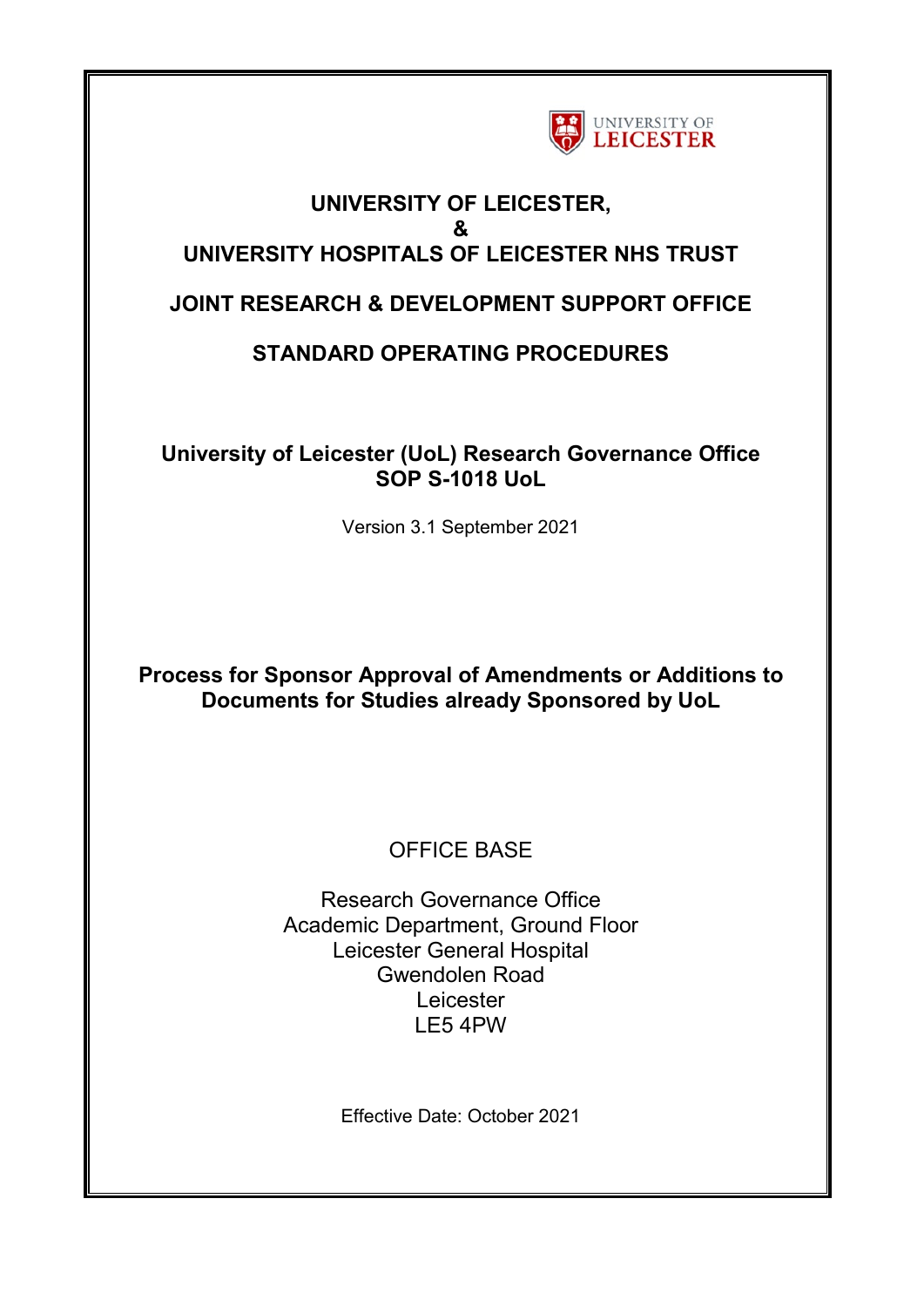**Standard Operating Procedure: SOP S1018 UoL** Process for Sponsor Approval of Amendments or Additions to Documents for Studies already Sponsored by UoL **Research Governance Office**



#### **1 Introduction**

This SOP details the University of Leicester (UoL) procedures for managing amendments in research studies where the UoL is acting as the Sponsor Organisation.

It is recognised that from time to time approved documentation used in a research study requires amendment. In addition it is sometimes the case that additional documents are required.

Before amendments to any study documentation are implemented, the Sponsor must review and provide authorisation for submission to the relevant regulatory bodies. i.e. Medicines & Healthcare Regulatory Agency (MHRA), Health Research Authority (HRA), Research Ethics Committees (REC) and NHS Trusts (R&D / R&I).

In cases where amendments are as a direct result of urgent safety measures, the approval can be obtained retrospectively. Urgent safety measures are covered in **SOP S-1009 UoL.**

#### **2 Scope**

This SOP applies to all research where the UoL are acting as the Sponsor organisation**.** 

#### **3 Definitions**

Essentially from a regulatory perspective there are two types of amendments, but the Sponsor must review all amendments, including those that are simple administrative changes.

#### **3.1 Substantial Amendments:**

Substantial amendments to the conduct of a research study may arise from changes to the protocol or from new information relating to the scientific documents in support of the study. Amendments to the study are regarded as 'substantial' where they are likely to have a significant impact on

- 1. The safety or physical or mental integrity of the subjects, or
- 2. The scientific value of the study, or
- 3. The quality or safety or any IMP used in the study, or
- 4. The conduct or management of the study

For further examples of substantial amendments please see HRA amendments update link.

#### **3.2 Non-Substantial Amendments:**

Non-Substantial amendments can be defined as amendments that do not have any significant implications to:

the conduct of the research

SOP S1018 UoL Process for Sponsor approval of amendments or additions to documents for studies already Sponsored by University<br> **Page 2 of 5**<br> **Page 2 of 5** Page 2 of 5 Version 3.1 Sept 2021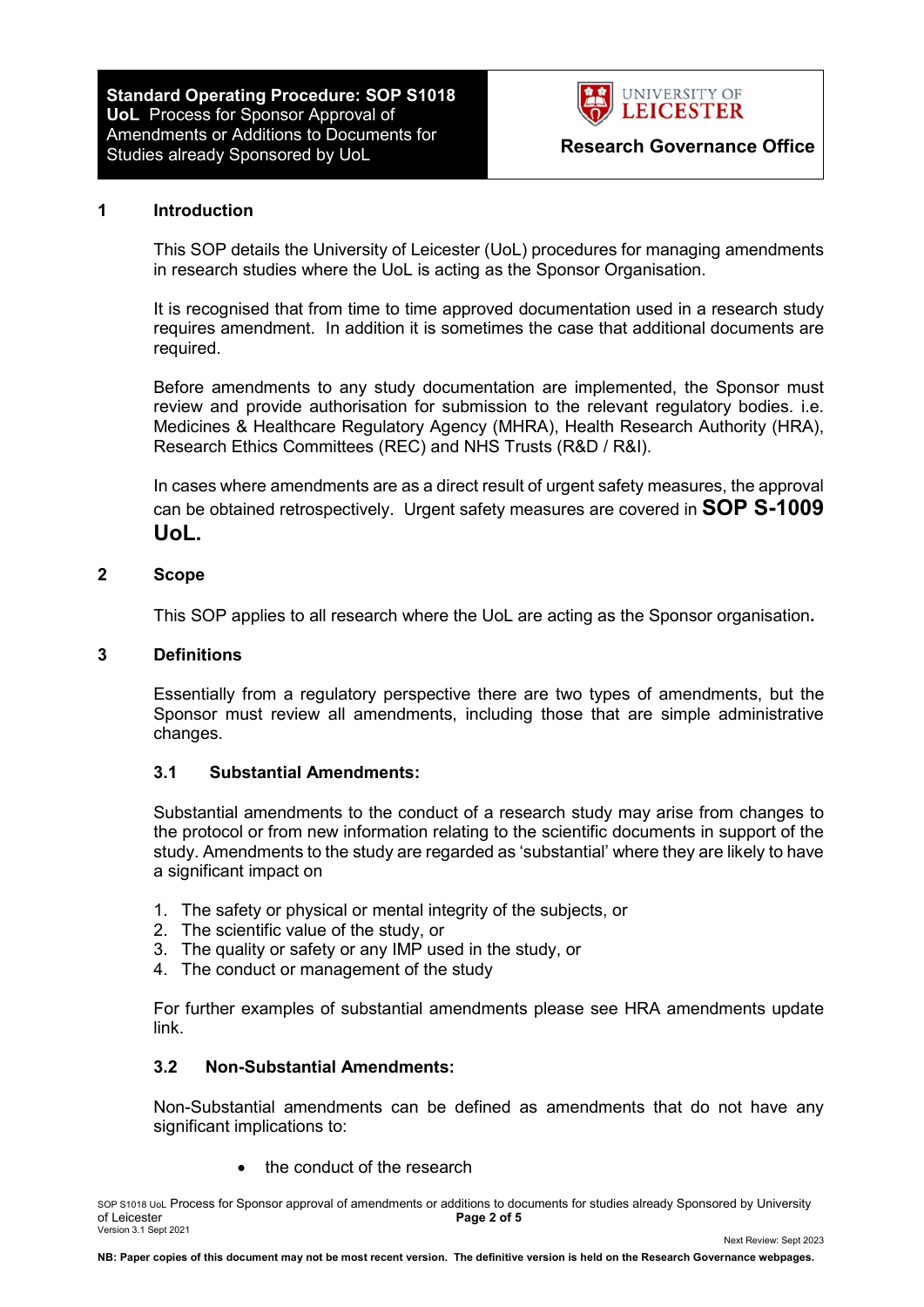- the participants of the research
- scientific value
- management

Examples of Non-Substantial amendments can be found on the **HRA** [website.](http://www.hra.nhs.uk/research-community/during-your-research-project/amendments/definitions-of-substantial-and-non-substantial-amendments/)

### **3.3 All other amendments**

Other amendments may include corrections to spelling, contact details of the research team members or Clinical Research Assistant / Officer / Organisation or anything not covered by either Substantial or Non-Substantial definitions.

### **4 Procedures**

All proposed amendments to any research documentation must be reviewed and authorised by the Sponsor prior to submission to any regulatory agency or implementation, with the exception of Urgent Safety Measures. It is the responsibility of the Sponsor to make the final decision as to the nature of the amendment.

## **4.1 Substantial Amendments**

All documentation relating to the proposed substantial amendment must be submitted to the Sponsor prior to submission to the MHRA, HRA, REC or Trust R&D/ R&I Office. The Sponsor will undertake a review of the documents and ask for further information or clarification as necessary. An initial review will be completed within 14 days of submission of a valid amendment to the Sponsor.

Where there are changes to the protocol, to planned recruitment, addition of sites or equipment additional approvals will be required from the relevant support departments before Sponsor authorisation is given. E.g. Finance, Pharmacy, Medical Physics, Insurance Office etc.

The Sponsor will complete the Amendment Sponsor Green Light Process once all queries and revisions have been satisfied. The Sponsor will notify the Chief Investigator or Point of Contact that authorisation is given to proceed with the application to relevant regulatory authorities and will confirm the nature of the amendment.

The link here is for the [MHRA guidance](http://www.mhra.gov.uk/Howweregulate/Medicines/Licensingofmedicines/Clinicaltrials/ManagingyourCTA/Amendments/Generalinformation/index.htm) on how to submit amendments for Clinical Trials of Investigational Medicinal Products.

The link here is for [HRA](http://www.nres.nhs.uk/applications/after-ethical-review/notification-of-amendments/examples-of-substantial-and-non-substantial-amendments) Guidance on how to submit amendments to the HRA and REC for both CTIMP studies and Non-CTIMP studies.

### **Multi-centre studies**

In cases of Multi-centre studies, there is a requirement for each site to confirm or reject implementation of the amendment within set timeframes as indicated on the **HRA website**. It is the Chief Investigator's responsibility to ensure that the Sponsor has received copies of relevant approvals and confirmation of capacity and capability in order for the Amendment Sponsor Green Light to be given. The Chief Investigator must ensure that amendments are not implemented at sites prior to receipt of the Amendment Sponsor Green Light.

## **4.2 Non-Substantial Amendments**

SOP S1018 UoL Process for Sponsor approval of amendments or additions to documents for studies already Sponsored by University<br> **Page 3 of 5**<br> **Page 3 of 5** Page 3 of 5 Version 3.1 Sept 2021

Next Review: Sept 2023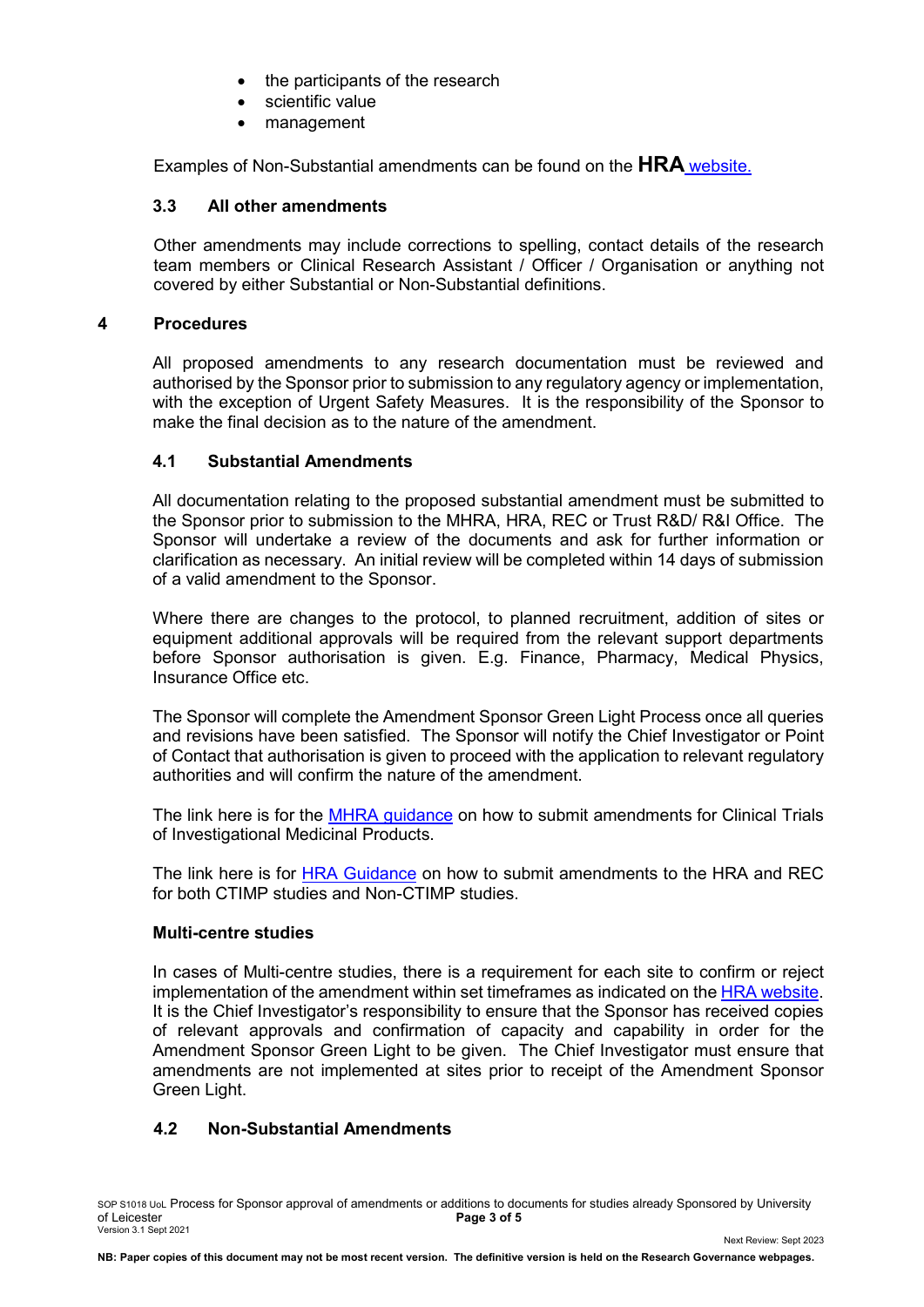All documentation relating to the proposed Non-Substantial amendment must be copied to the Sponsor in parallel to the submission to the HRA/ REC or Trust R&D / R&I Office as appropriate.

Further guidance on the submission of Non-Substantial amendments can be found at the links under Substantial Amendments.

#### **4.3 All other amendments**

All documentation not requiring regulatory approval under Substantial or Non-Substantial processes must be sent to the Sponsor for information purposes only, prior to implementation.

#### **5 Urgent Safety Measures**

In cases where Urgent Safety Measures (USM) are required, it is acknowledged that is not always appropriate to wait until Sponsor authorisation has been granted. In these cases, the amendment will be reviewed retrospectively. Urgent Safety Measures are also referenced in SOP S-1009 UoL.

The Sponsor must ensure that the REC & MHRA are notified of the USM immediately, and in any event within 3 days, that such a measure has been taken, and the reasons why it has been taken. Notice to the MHRA should initially be done by telephone and followed by notification in writing which must be sent within 3 days, setting out the reasons for the USM and the plan for further action.

| Undertaken<br>Responsibility<br>by |                       |                                                  | Activity                                                                                                                                                                                                                |
|------------------------------------|-----------------------|--------------------------------------------------|-------------------------------------------------------------------------------------------------------------------------------------------------------------------------------------------------------------------------|
|                                    | Sponsor               | Research<br>Governance<br>Manager or<br>delegate | Confirm nature of amendment - Substantial, Non-<br>Substantial, All other amendments or Urgent Safety<br>Measures.                                                                                                      |
| $\overline{2}$                     | Chief<br>Investigator | Chief<br>Investigator<br>or their<br>delegate    | relevant<br>amendment<br>all<br>Ensure<br>documentation<br>submitted to the Sponsor for review and authorisation.                                                                                                       |
| 3                                  | Sponsor               | Research<br>Governance<br>Manager or<br>delegate | Liaise with the Chief Investigator, during review of<br>amendment documentation                                                                                                                                         |
| 4                                  | Sponsor               | Research<br>Governance<br>Manager or<br>delegate | Confirm authorisation to Chief<br>Investigator<br>giving<br>permission to submit to regulatory authorities as required<br>or to implement amendment when it is not deemed a<br>Substantial or Non-Substantial amendment |

#### **6 Responsibilities**

This table is used to track the development and approval of the document and any changes made on revised / reviewed versions

### **7 Development and approval Record for this document**

| <b>Author / Lead Officer:   Cat Taylor</b>                                                                                     |                                   |  |  |  |  |
|--------------------------------------------------------------------------------------------------------------------------------|-----------------------------------|--|--|--|--|
| <b>Job Title:</b>                                                                                                              | <b>Head of Research Assurance</b> |  |  |  |  |
| SOP S1018 UoL Process for Sponsor approval of amendments or additions to documents for studies already Sponsored by University |                                   |  |  |  |  |
| of Leicester                                                                                                                   | Page 4 of 5                       |  |  |  |  |
| Version 3.1 Sept 2021                                                                                                          | Next Review: Sept 2023            |  |  |  |  |

**NB: Paper copies of this document may not be most recent version. The definitive version is held on the Research Governance webpages.**